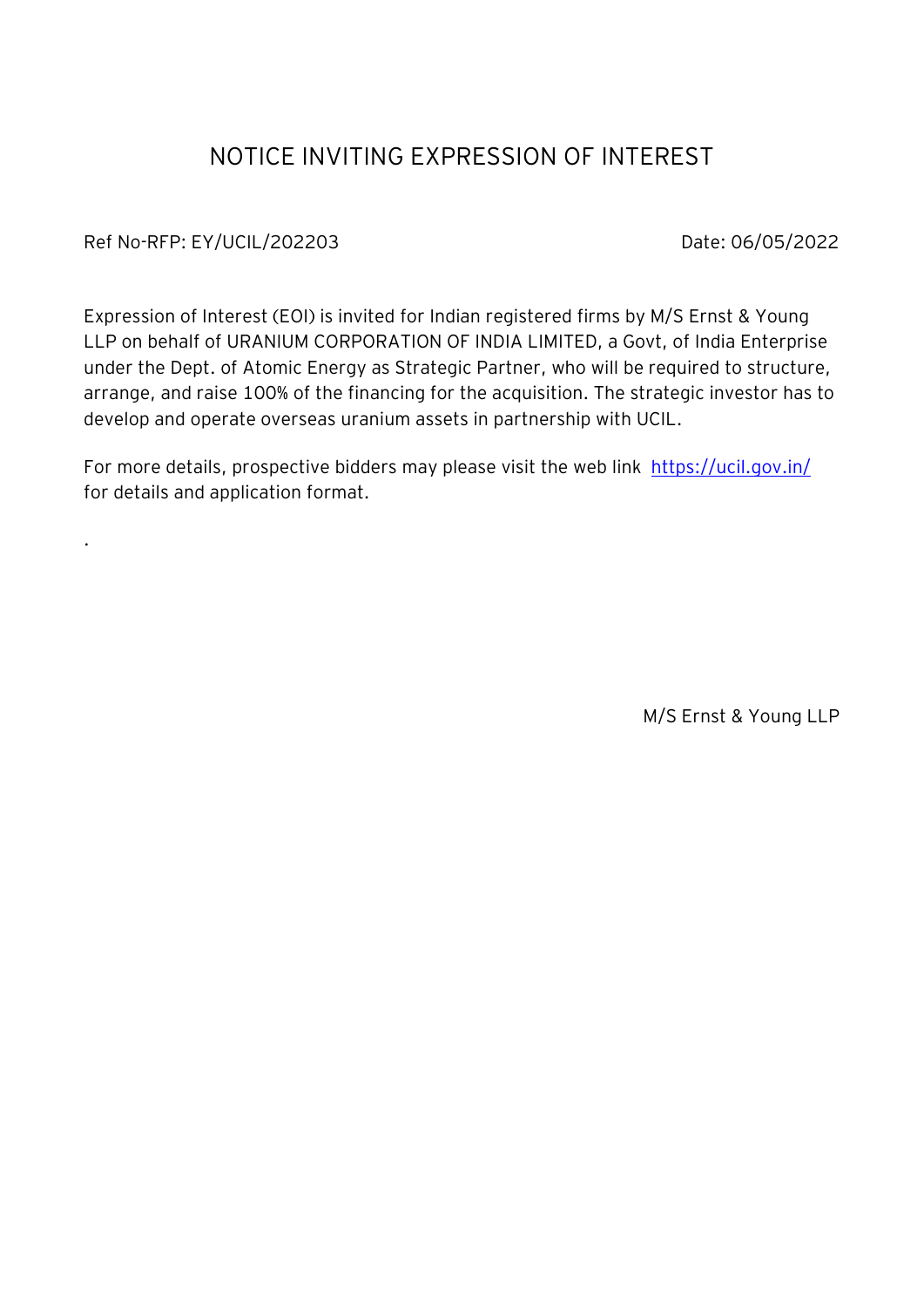# Contents

| 1              |  |  |  |
|----------------|--|--|--|
| $\overline{2}$ |  |  |  |
| 2.1            |  |  |  |
| $2.2^{\circ}$  |  |  |  |
| 2.3            |  |  |  |
| 2.4            |  |  |  |
| 3              |  |  |  |
| 4              |  |  |  |
| 5              |  |  |  |
| 6              |  |  |  |
| 7              |  |  |  |
| 8              |  |  |  |
|                |  |  |  |
|                |  |  |  |
|                |  |  |  |
|                |  |  |  |
|                |  |  |  |
|                |  |  |  |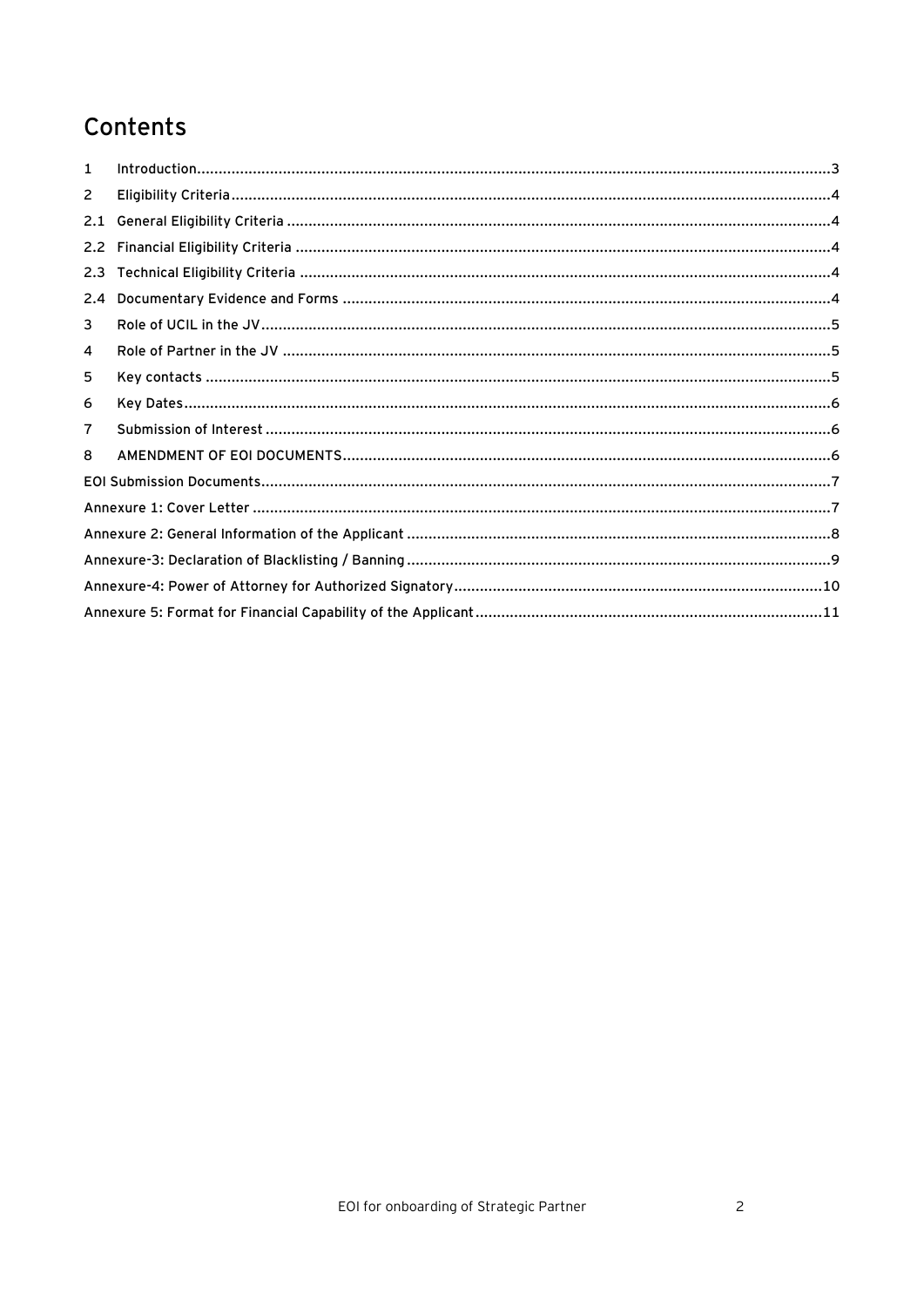### <span id="page-2-0"></span>1 **Introduction**

Uranium Corporation of India Limited (UCIL) was incorporated on 4th October 1967. It is a Public Sector Enterprise under the Department of Atomic Energy with a special standing at the forefront of the Nuclear fuel cycle. Fulfilling the requirement of uranium for the Pressurized Heavy Water Reactors, UCIL plays a very significant role in the nuclear power generation of the country. The Company operates six underground mines (Bagjata, Jaduguda, Bhatin, Narwapahar, Turamdih and Mohuldih) and one open-pit mine (Banduhurang) in the State of Jharkhand. Ore produced from these mines is processed in two process plants located at Jaduguda and Turamdih. UCIL is also operating one underground mine and process plant at Tummalapalle in Andhra Pradesh.

The Government of India (GoI) has propelled nuclear energy into the energy mix of the country. Uranium Corporation of India Ltd. (UCIL)has set up an ambitious plan for increasing production over the next 10 years. Apart from the current expansion plan, which is focused on developing assets in India, UCIL is also considering international expansion for accelerating production and meeting the fuel security requirements for nuclear power generation.

UCIL intends to explore opportunities in the overseas uranium assets with a strategic partner. UCIL plans to associate with Equity Partner to form a Joint Venture. UCIL has entrusted EY as Transaction Advisor for the project and accordingly EY is floating the Expression of Interest for onboarding a strategic partner for the project. Parties who are interested and willing to be associated with UCIL for the said project are invited to submit their Expression of Interest (EOI).

In this partnership, UCIL may offer uranium off-take in the form of a long term off-take agreement while the strategic partner will mobilize capital to help the investment company fund the transaction and take a significant or controlling interest in the target overseas uranium asset.

The purpose of this EOI is to identify a shortlist of firms and/or Consortium, that have the financial and technical capacity to develop and operate overseas uranium assets in partnership with UCIL. Based on the responses received from this EOI, UCIL may run a subsequent selection process, wherein discussions may be held with the shortlisted players on the contour and broad terms of the proposed partnership upon sharing of project-specific information by UCIL to the shortlisted players on confidential basis after signing of Non-Disclosure Agreement (NDA), followed by a Request for Proposal (RFP) process for final selection of the equity partner from amongst the shortlisted players. The shortlisted firms will subsequently be requested to submit detailed proposals, from which the most competitive proposal based on several parameters and criteria shall be selected.

The successful Strategic Partner will be required to structure, arrange, and raise 100% of the financing for the acquisition. The proposed strategic partner should be willing to contribute up to a maximum equity stake in the proposed at minimum cost in the JV.

Based on the responses received and eligibility, the shortlisted parties would be requested to submit a Detailed Proposal. However, this EOI constitutes no form of commitment on part of UCIL whether in respect of JV participation process or otherwise. UCIL reserves the right to reject any or all offers and/or withdraw from the JV participation process or the project itself without assigning any reason whatsoever.

The proposed JV partner shall not have a conflict of interest that affects the EOI Process.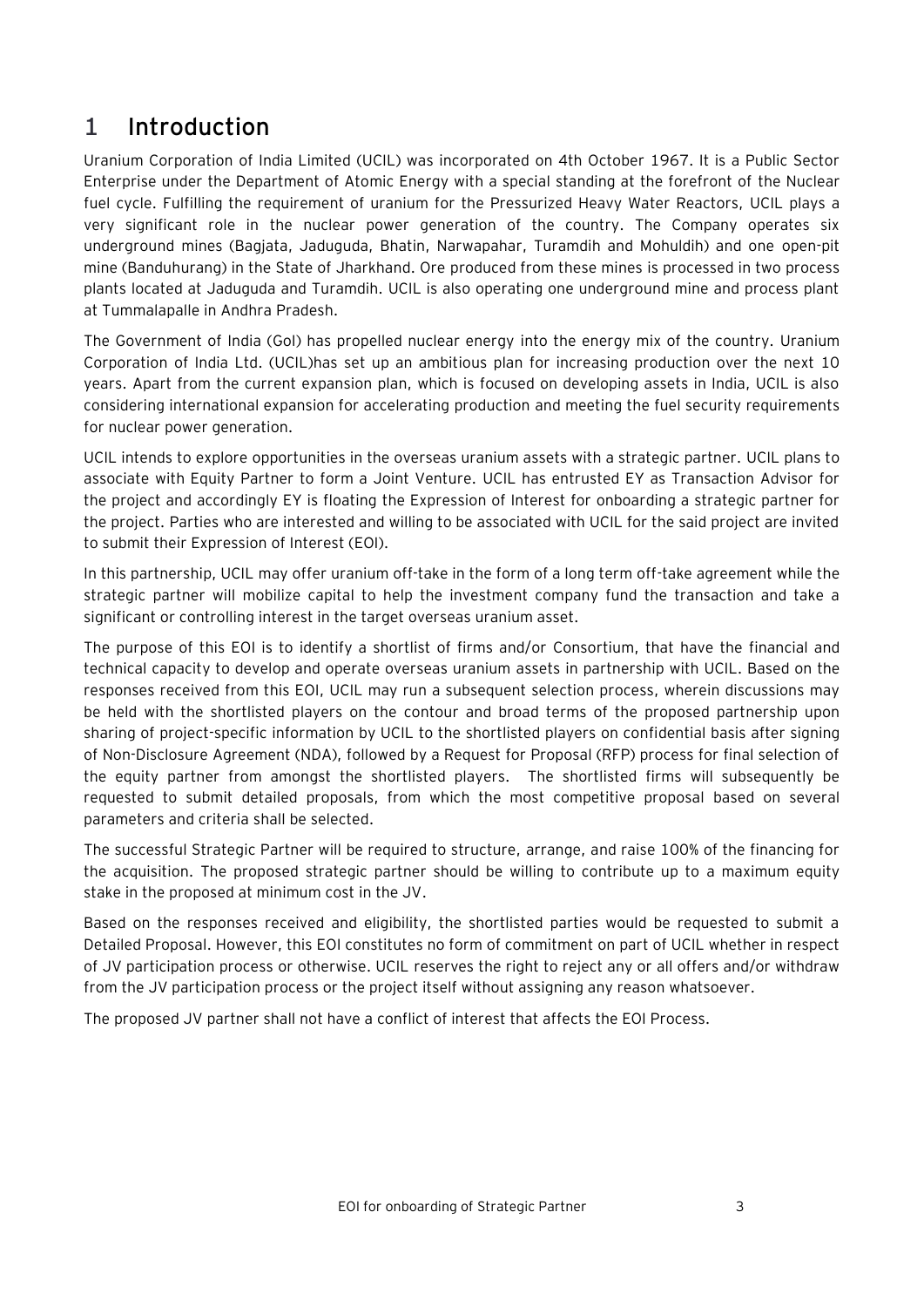# <span id="page-3-0"></span>2 **Eligibility Criteria**

EOI of the Applicants meeting all the following eligibility criteria shall only be shortlisted by UCIL for the next stage of the selection process. The Applicant shall be liable to disqualification if it has made a misleading or false representation or has deliberately suppressed the information in the forms, statements and enclosures required in the EOI.

#### <span id="page-3-1"></span>**2.1 General Eligibility Criteria**

- 2.1.1 The Applicant shall be an entity, where entity means a body corporate incorporated in India.
- 2.1.2 The Applicant entity must have PAN/ Income Tax registration and GSTIN.
- 2.1.3 The Applicant entity shall not be under the corporate insolvency resolution process.
- 2.1.4 The Applicant entity should not be currently debarred or blacklisted by GoI or CPSEs of GoI.

#### <span id="page-3-2"></span>**2.2 Financial Eligibility Criteria**

- 2.2.1 Net worth of more than INR 2500 Crores by the end of last Financial Year 2020-21.
- 2.2.2 Average annual Turnover of more than INR 500 Crores during the last 3 Financial Years (FY 2018-19, 2019 -20 and 2020-21).

Net worth means the aggregate value of the paid-up share capital and all reserves created out of the profits and securities premium account, after deducting the aggregate value of the accumulated losses, deferred expenditure and miscellaneous expenditure not written off, as per the audited financial statements, but does not include reserves created out of revaluation of assets, write-back of depreciation and amalgamation.

#### <span id="page-3-3"></span>**2.3 Technical Eligibility Criteria**

- 2.3.1 Companies having experience in Metalliferous minerals Mining / Metalliferous Mining projects in the last 5 calendar years.
- 2.3.2 Supporting documents for the nature of work for the organization/JV/Consortium.

#### <span id="page-3-4"></span>**2.4 Documentary Evidence and Forms**

Self-attested copy of the documents mentioned below must be submitted along with the application as documentary evidence:

- 2.4.1 GSTIN Registration.
- 2.4.2 PAN Card or Income Tax registration proof.
- 2.4.3 Certificate of Incorporation in case Applicant is a company.
- 2.4.4 Registered Partnership Deed in case Applicant is a partnership firm.
- 2.4.5 Memorandum of Association (MoA) and Articles of Association (AoA). It should clearly have mentioned the nature of work for the organization/JV/Consortium participating as per point 2.3.1.
- 2.4.6 Audited Financial Statements of the Applicant entity of last 3 financial years applicable.
- 2.4.7 A certificate from the statutory auditor certifying the net worth as per criteria mentioned in clause 2.2.1.

In addition to the above, the Applicant needs to furnish the following: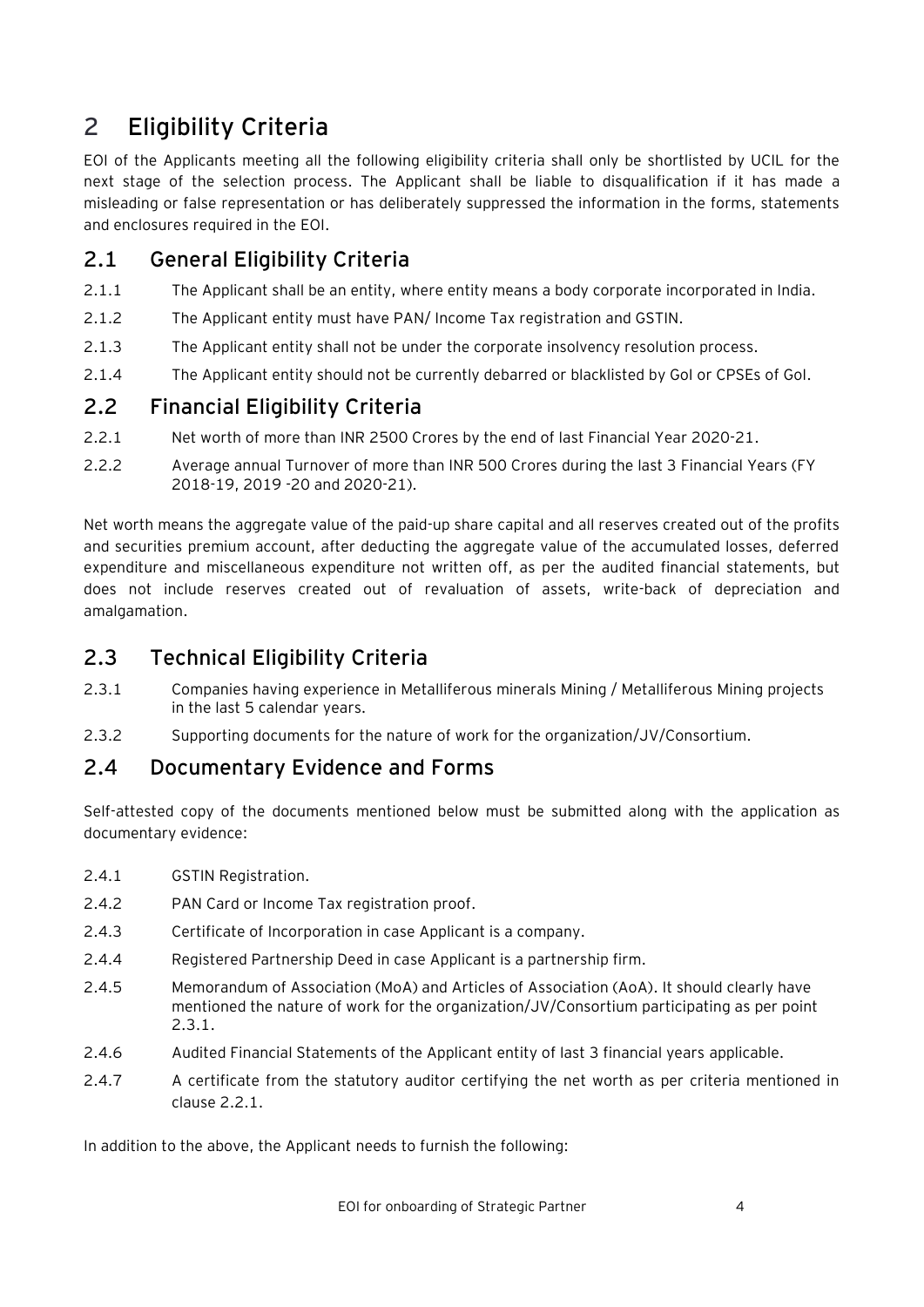- 2.4.8 Covering Letter as per Annexure-1.
- 2.4.9 The information about the Applicant should be furnished as per the format provided in Annexure-2.
- 2.4.10 Declaration on blacklisting/banning should be furnished as per the format provided in Annexure-3.
- 2.4.11 Power of Attorney as per Annexure-4 backed by a copy of Board Resolution.

#### <span id="page-4-0"></span>3 **Role of UCIL in the JV**

- 3.1.1 UCIL will provide technical expertise in the field of uranium mining and processing technology.
- 3.1.2 UCIL may provide a guaranteed off-take for  $U_3O_8$ .
- 3.1.3 UCIL may provide the list of potential assets shortlisted based on several parameters.

Detailed roles shall be specified by UCIL during the subsequent tendering stage for the selection of the Strategic Partner.

#### <span id="page-4-1"></span>4 **Role of Partner in the JV**

The indicative roles for the Strategic Partner shall include (but are not limited to) the following. The roles shall be finalized once UCIL goes for tendering for partner selection-

- 4.1.1 The successful Strategic Partner will be required to structure, arrange, and raise 100% of the financing for the acquisition.
- 4.1.2 Monitoring and reviewing the project development activities and ensuring project execution as per timelines, in collaboration with UCIL.

Strategic Partner needs to conduct its own due diligence separately for the Target Assets.

### <span id="page-4-2"></span>5 **Key contacts**

For the purpose of submission of intent to participate, submission of queries and submission of interest, the company/ entity may write to the following:

1. Mr. Chanchal Manna Email: [cmanna@uraniumcorp.in](mailto:cmanna@uraniumcorp.in)

2. Mr. CB Singh Email: [cbsingh@uraniumcorp.in](mailto:cbsingh@uraniumcorp.in)

3. Mr. Suyash Singh Email: [suyash.singh@in.ey.com](mailto:suyash.singh@in.ey.com)

<span id="page-4-3"></span>4. Mr. Alok Singh Email: [alok.singh@in.ey.com](mailto:alok.singh@in.ey.com)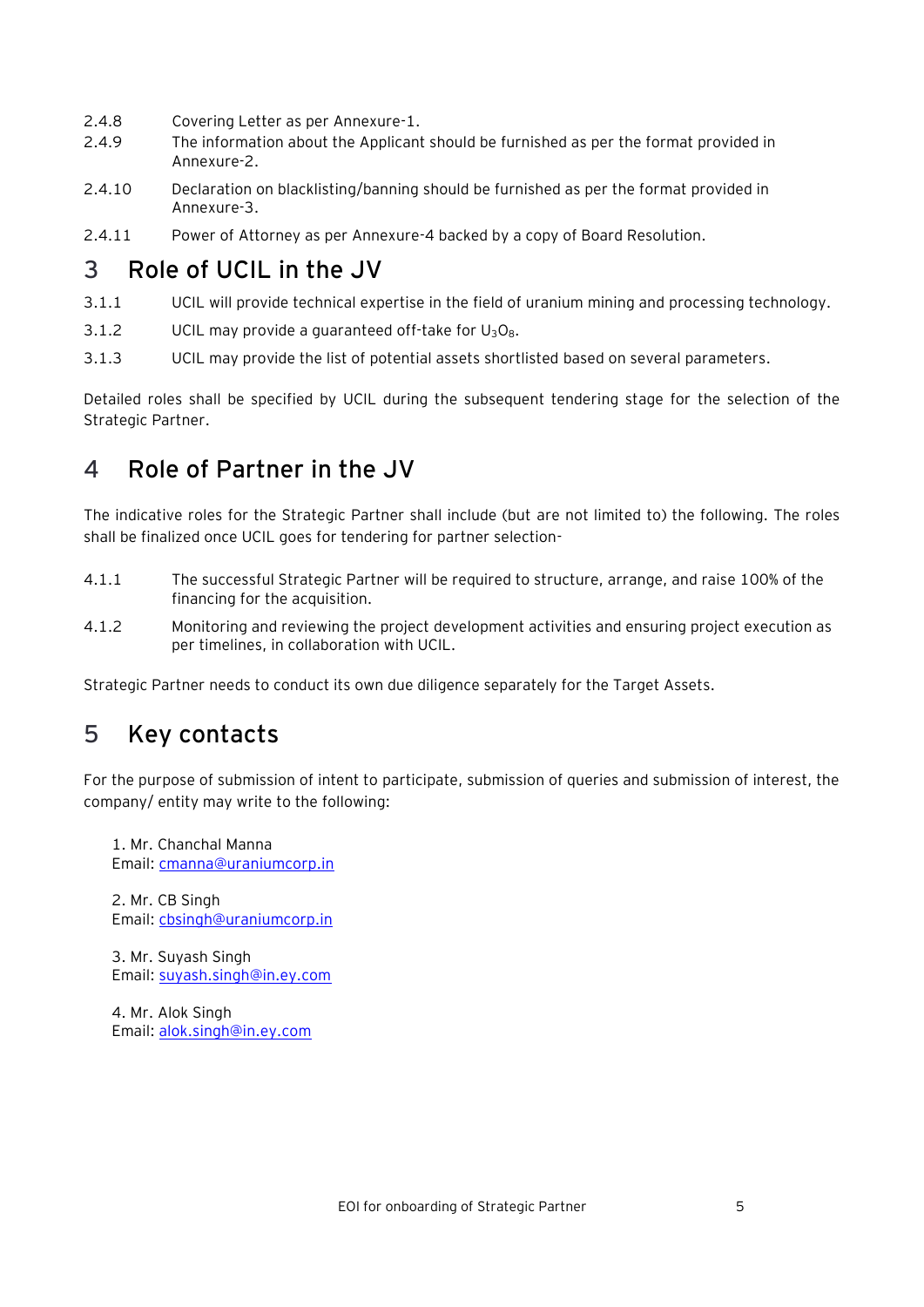## 6 **Key Dates**

- Date of notification of EOI: 06/05/2022
- Receipt of Queries against this request: 18/05/2022
- Consultation with parties interested: to be conveyed later
- Last date of issue of Application Format: 27/05/2022
- Interest submission date: 27/05/2022

## <span id="page-5-0"></span>7 **Submission of Interest**

The response to the request must be delivered no later than 27/05/2022 up to 18:00 PM IST as per one of the following options:

EITHER:

Physically in a sealed cover superscribing "Request No: EY/UCIL/202203 dated 06/05/2022" at the following address:

Uranium Corporation of India Limited (A Govt. of India Enterprise)

Jaduguda Mines, P.O. Jaduguda Mines, Dist. Singhbhum (E), Jharkhand, India - 832102

OR:

Electronically at the email address of the officials mentioned above.

UCIL may, at its discretion, extend the last date of submission of interest, through appropriate notification.

In case any clarification is required in respect of this EoI, an email may be sent to the above mentioned UCIL officials.

### <span id="page-5-1"></span>8 **AMENDMENT OF EOI DOCUMENTS**

At any time prior to the due date for submission of bids, UCIL may, for any reason, amend the EOI.

The interested parties should visit the UCIL website [\(http://www.ucil.gov.in/\)](http://www.ucil.gov.in/) periodically to keep themselves abreast of amendments before the final date of submission.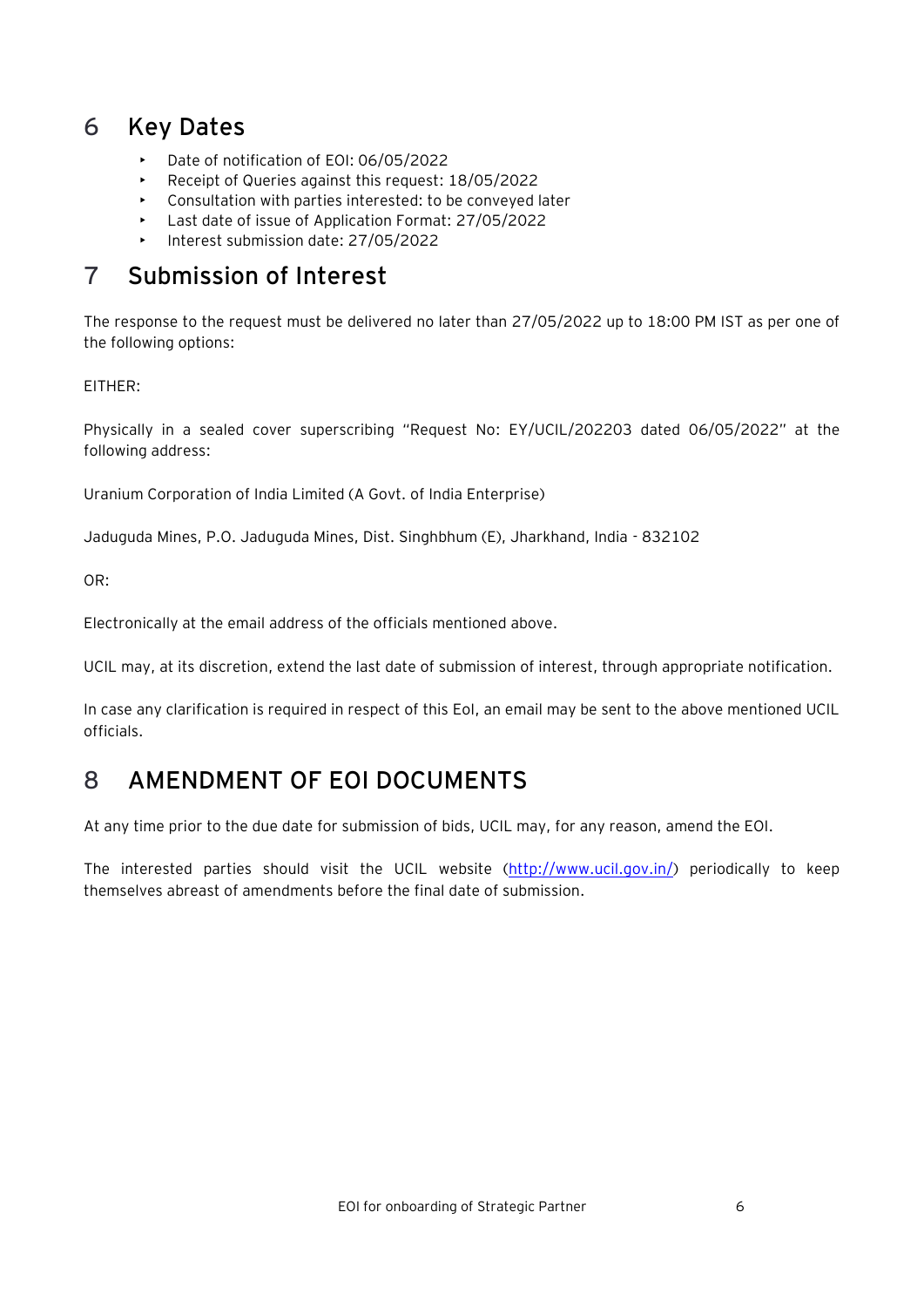## **EOI Submission Documents**

#### <span id="page-6-1"></span><span id="page-6-0"></span>**Annexure 1: Cover Letter**

(On Applicant's letterhead)

Ref.: Date:

To, XXXX

Subject: Submission of EOI for Shortlisting of Prospective Strategic Partner for the acquisition of Uranium assets in a foreign land

Dear Sir/Madam,

We hereby submit our EOI for Shortlisting of Prospective Strategic Partners for the acquisition of foreign assets in accordance with the Expression of Interest No\_\_\_\_\_\_\_\_\_ of Uranium Corporation of India Ltd. (UCIL)

The information submitted in our EOI is complete and is strict as per the requirements stipulated in the EOI document and is correct to the best of our knowledge and understanding. We would be solely responsible for any errors or omissions in our said application. If any information, document, or declaration submitted in/with our said application is found to be incorrect later, we indemnify UCIL against any loss due to this and UCIL may take any action as deemed fit.

We hereby designate Mr./Ms. \_\_\_\_\_\_\_\_\_\_\_\_\_\_\_\_\_\_\_\_\_\_\_\_\_\_\_\_\_\_\_\_\_\_\_(mention name and designation), as our Authorized Signatory and Contact Person who is authorized to perform on behalf of the Applicant all tasks including, but not limited to submitting EOI, providing information, responding to enquiries etc. in respect of our EOI.

Signed for and on behalf of

(Sign. & Seal of Authorized Signatory)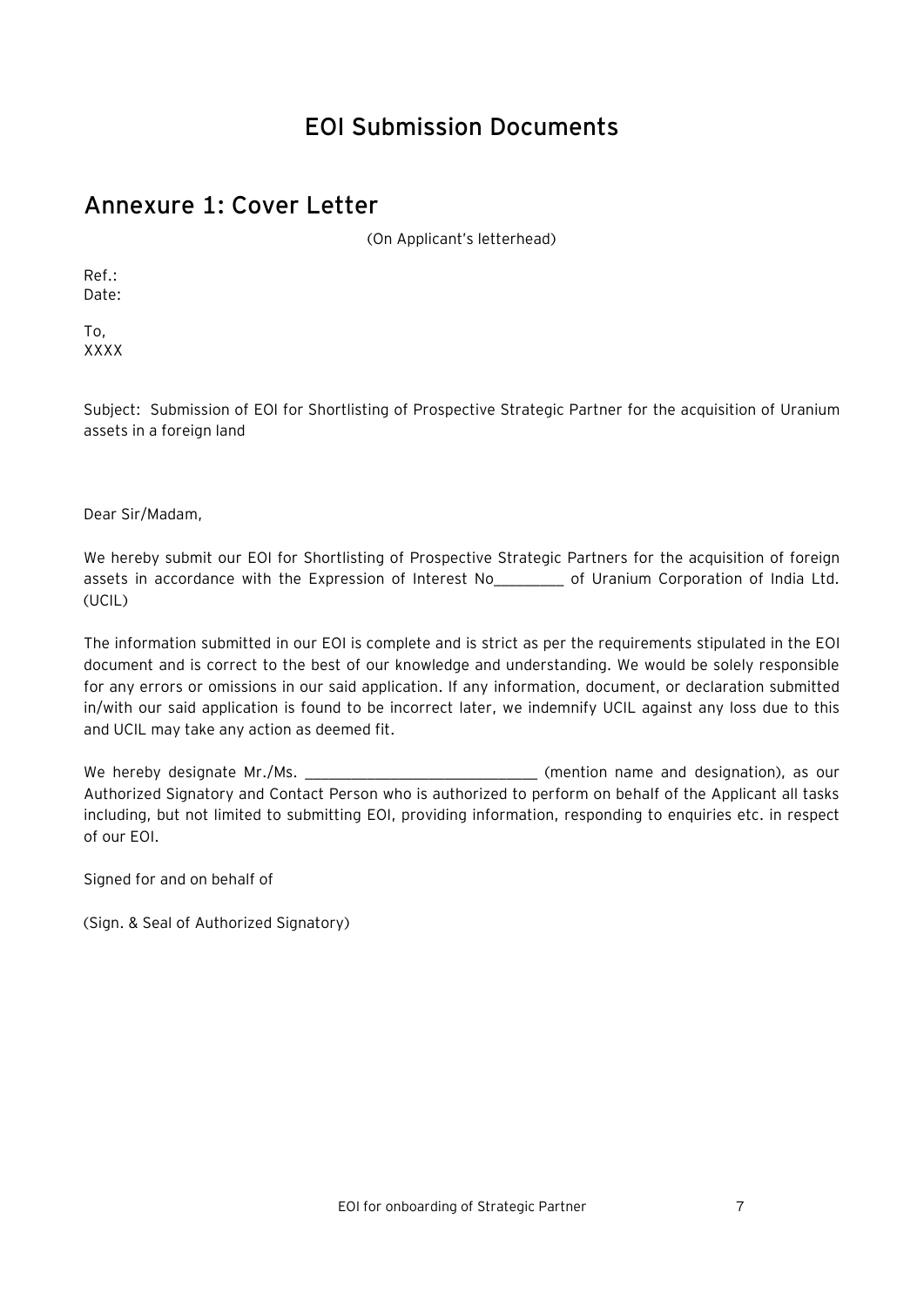# <span id="page-7-0"></span>**Annexure 2: General Information of the Applicant**

| SI No |                                                             |                                    |
|-------|-------------------------------------------------------------|------------------------------------|
| 1)    | Full Legal Name of Applicant's entity                       |                                    |
|       |                                                             |                                    |
| 2)    | Legal Status of the Applicant's entity                      | (Public Ltd. Co. / Pvt. Ltd. Co. / |
|       |                                                             | Any other status as applicable)    |
| 3)    | Registered Office Address                                   |                                    |
|       |                                                             |                                    |
| 4)    | Address for communication (Leave blank if same as point no. |                                    |
|       | 3)                                                          |                                    |
| 5)    | Telephone Number                                            |                                    |
|       |                                                             |                                    |
| 6)    | E-mail Address                                              |                                    |
|       |                                                             |                                    |
| 7)    | PAN/ Income Tax registration Number                         |                                    |
|       |                                                             |                                    |
| 8)    | <b>GSTIN</b>                                                |                                    |
|       |                                                             |                                    |
|       | Details of Personnel authorized for signing the EOI         |                                    |
| 9)    | Name                                                        |                                    |
|       |                                                             |                                    |
| 10)   | Designation                                                 |                                    |
|       |                                                             |                                    |
| 11)   | Address                                                     |                                    |
|       |                                                             |                                    |
| 12)   | Contact Number                                              |                                    |
|       |                                                             |                                    |
|       | $13$ E-Mail                                                 |                                    |
|       |                                                             |                                    |

(Sign. & Seal of Authorized Signatory)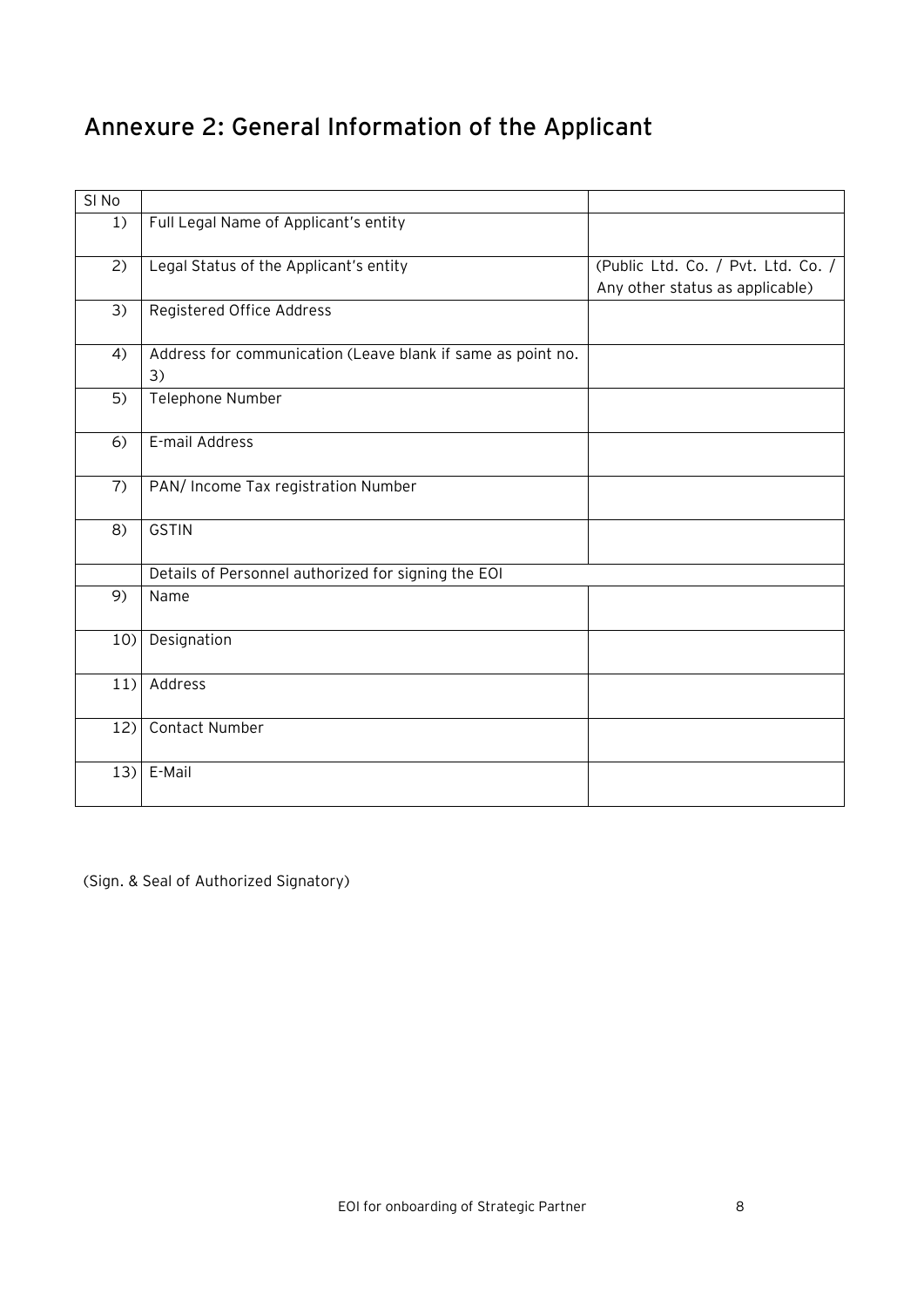## <span id="page-8-0"></span>**Annexure-3: Declaration of Blacklisting / Banning**

#### **(On Applicant's letterhead)**

- 1) We hereby declare the following:
	- a. We have not been Banned/Blacklisted as on date of submission of RFQ by any Government / Government department / public sector entity.
	- b. We have not employed any public servant dismissed or person convicted for an offence involving corruption or abetment of such offences.
	- c. Our Director(s) have not been convicted by any court of law for offences involving corrupt and fraudulent practices including moral turpitude in relation to business dealings with Government of India or CIL or CIL's subsidiaries during the last five (5) financial years just preceding the financial year in which the application has been submitted.
- 2) We further declare as under:

That if any information / data furnished by us is found to be incorrect or false or misleading at any point of time, it would render us liable to be debarred from subsequent tendering of UCIL or taking up of work in UCIL, and UCIL shall have the full right to take any action as per applicable laws.

Signed for and on behalf of

(Sign. & Seal of Authorized Signatory)

Date:

Place: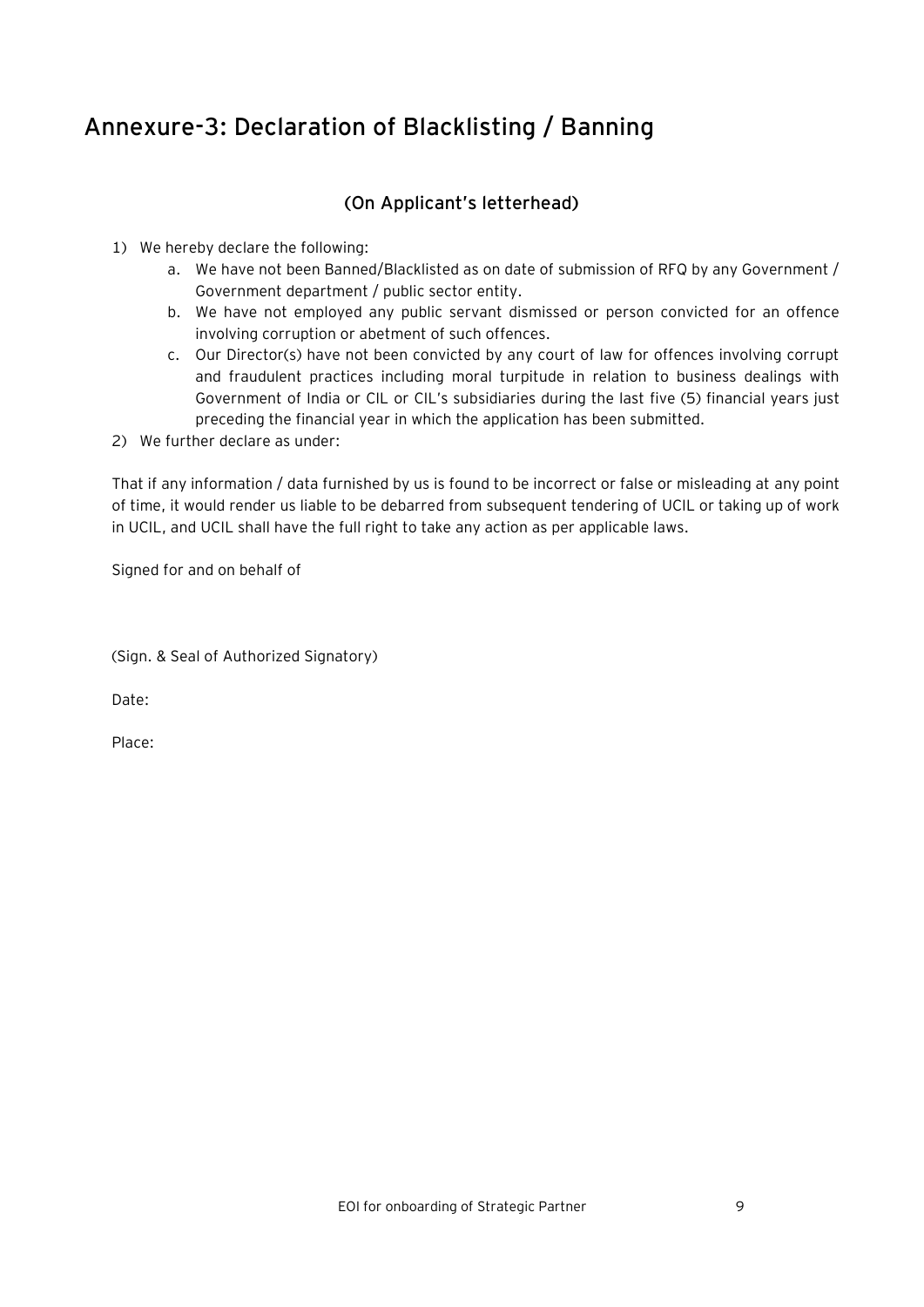### <span id="page-9-0"></span>**Annexure-4: Power of Attorney for Authorized Signatory**

(TO BE SUBMITTED ON NON-JUDICIAL STAMP PAPER OF MINIMUM VALUE OF INR 100/- DULY NOTARIZED)

Know all men by these presents, We, [name of entity and address of the registered office] do hereby constitute, nominate, appoint and authorise Mr. / Ms.[name], son/ daughter/ wife of [name], and presently residing at [address], who is presently employed with/ retained by us and holding the position of [designation] as our true and lawful attorney (hereinafter referred to as the "Authorised Representative"), to do in our name and on our behalf, all such acts, deeds and things as are necessary or required in connection with or incidental to submission of our EOI for Shortlisting of Prospective Strategic Partners for acquisition of foreign asset of uranium Corporation of India Ltd (the "Client"), including but not limited to signing and submission of the RFQ and other documents and writings, seeking clarifications from the Client, providing information/ responses to the Client, representing us in all matters before the Client, and generally dealing with the Client in all matters in connection with or relating to or arising out of our submitted EOI.

AND, we do hereby agree to ratify and confirm all acts, deeds and things lawfully done or caused to be done by our said Authorised Representative pursuant to and in the exercise of the powers conferred by this Power of Attorney and that all acts, deeds and things done by our said Authorised Representative in the exercise of the powers hereby conferred shall and shall always be deemed to have been done by us.

IN WITNESS WHEREOF WE, [name of entity], THE ABOVE-NAMED PRINCIPAL HAVE EXECUTED THIS POWER OF ATTORNEY ON THIS [date in words] DAY OF [month] [year in "yyyy" format]

For [name and registered address of entity]

[Signature]

[Name]

[Designation]

Witnesses:

1. [Signature, name and address of witness]

2. [Signature, name and address of witness]

Accepted

[Signature]

[Name]

[Designation]

[Address]